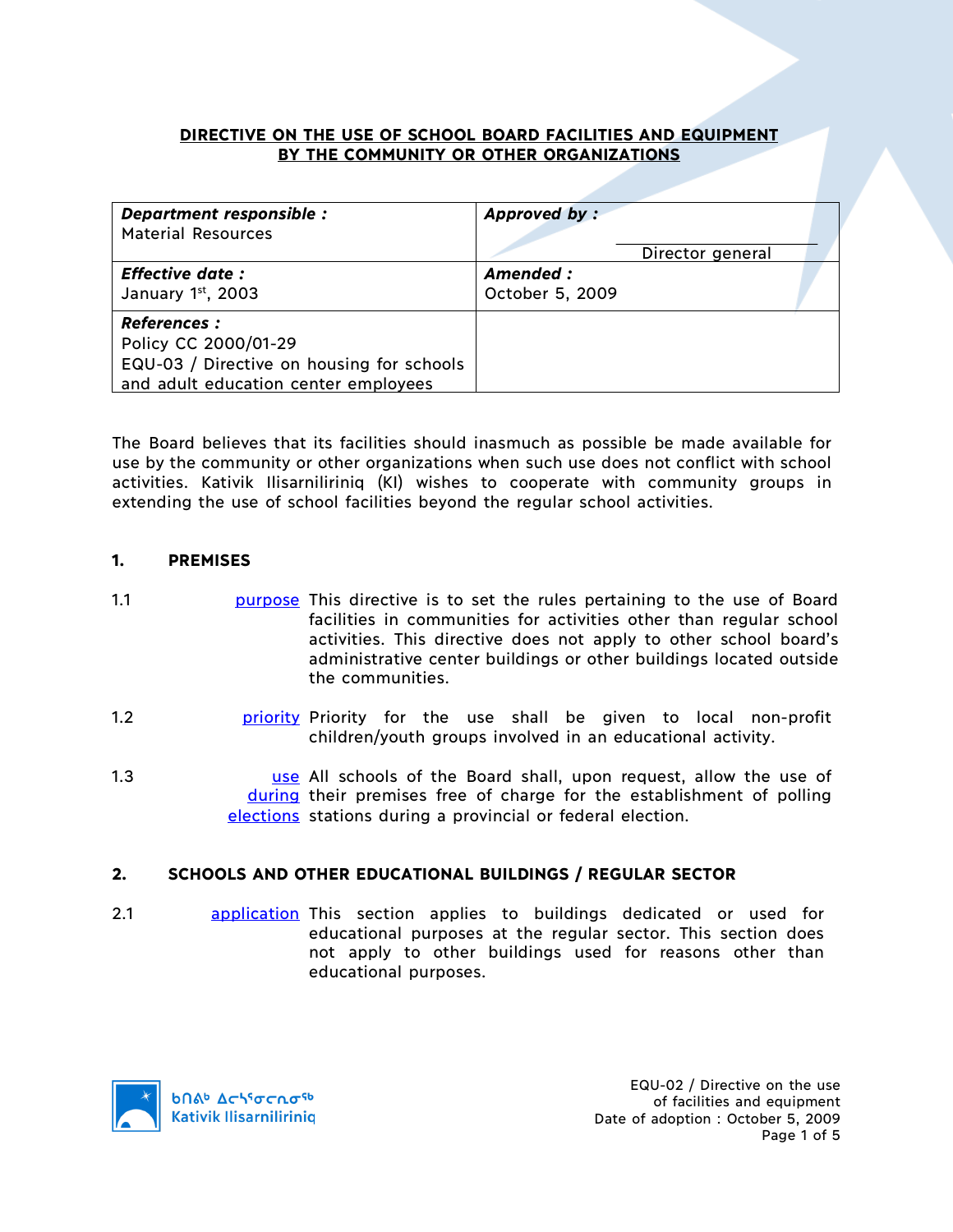- 2.2 education The Council of Commissioners has delegated to the Education committee Committee of each community the power to decide if school jurisdiction facilities are to be used by the community or other organizations other than the School Board.
	- consultation The Center Director before allowing such use presents the request to the Education Committee.
- 2.3 fees The local Education Committee in consultation with the Center Director may establish using fees for this category of buildings.

A fee may be levied for opening and closing the school, and supervisory and custodial duties required beyond normal care taking duties.

Occasional rental fees collected for buildings dedicated or used for educational purposes shall be placed in the school's fund and be used for educational purposes or educational activities only.

- 2.4 **and additional Use of equipment such as telephone, fax, photocopiers and** charges printers should be charged to the users as well as janitorial services when additional remuneration is necessary to cover overtime performed by an employee.
- 2.5 invoice Responsibility for arrangements and collection of fees is assumed by the Coordinator of Community Education Services.

### **3. ADULT EDUCATION CENTERS AND STUDENTS RESIDENCES / ADULT EDUCATION SECTOR**

3.1 jurisdiction The local Adult Education Administration shall seek authorization from the Director of the Adult Education Department before deciding if the facilities of the Adult Education center or residences are to be used by the community or other organizations. The local Education Committee is not involved in this matter.

# **4. OTHER BUILDINGS / WAREHOUSES, GARAGES…**

- 4.1 application This section applies to all other buildings not dedicated or used for educational purposes except housing, whether under the regular or adult education sectors.
- 4.2 **jurisdiction** Se Only Equipment Services, after consultation with the Coordinator of Community Education Services, may authorize others to use a warehouse, a garage or such buildings.



**b**በል<sup>b</sup> Δς<sup>56</sup>σς λσ<sup>ς6</sup> **Kativik Ilisarniliriniq** 

EQU-02 / Directive on the use of facilities and equipment Date of adoption : October 5, 2009 Page 2 of 5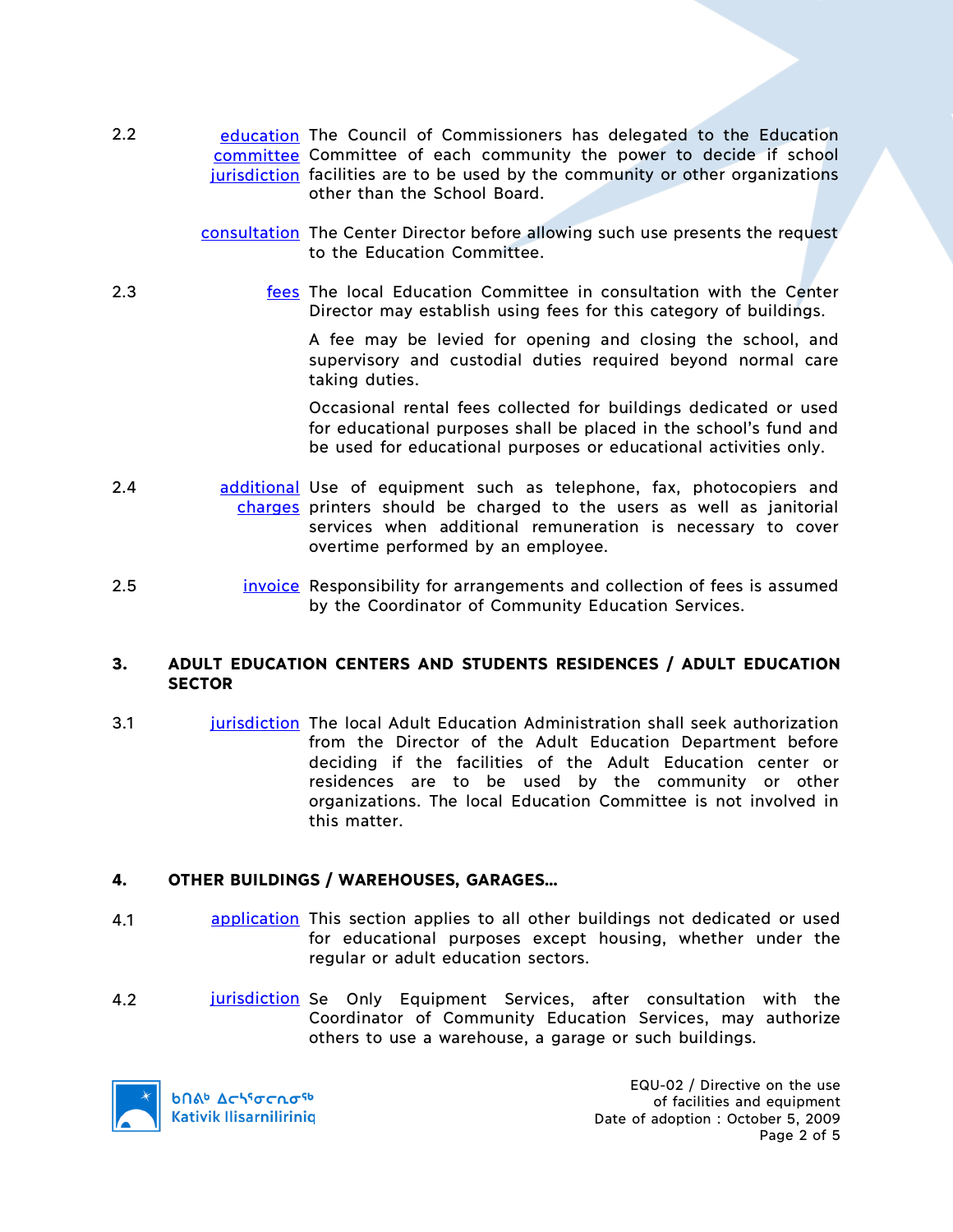- request Any request must be forwarded to Equipment Services.
- 4.3 **I** lease KI may request the signing of a lease by the user of a warehouse, a garage or such buildings.

#### **5. HOUSING UNITS**

- 5.1 other rules Any use of a vacant housing unit shall be conducted according to applicable rules set in the Directives on housing for employees.
- 5.2 **short All short term rental such as: nightly or weekly lodging requests** term rental for a vacant unit, from non KI employees will be finalized at the discretion of the Coordinator of Community Education Services.
- 5.3 monthly rental/ All monthly rental requests of a maximum of 3 months will be less than 3 granted at the discretion of the Coordinator of Community months Education Services and Equipment Services. A lease shall be signed.
- 5.4 long term rental/ All requests to rent a residential unit for a long term period must more than 3 be submitted in writing to Equipment Services. The local months Education Committee may send recommendations to Equipment Services.

Approval for lease Equipment Services studies the request and, if it deems the latter between 3 and 36 appropriate, will submit the lease to the Director-General for months approval.

### **RENTAL FEES**

- 5.5 rental fees/ For short term rental, a fee per night per person as determined short term in the Business Travel Policy for overnight stay in private housing is collected by the Coordinator of Community Education Services and forwarded to the Finance Department.
- 5.6 **rental For rentals exceeding 10 days, the School Board will establish the** exceeding amount of rent based upon various factors such as the general 10 days condition of the building, (plumbing, heating, etc.), the furniture and appliances provided as well as the housing rental market in general.

When the tenant is a KI employee who is not entitled to Housing as per his working conditions, the rental fee is based on the rates established for KI employees entitled to housing benefit.



EQU-02 / Directive on the use of facilities and equipment Date of adoption : October 5, 2009 Page 3 of 5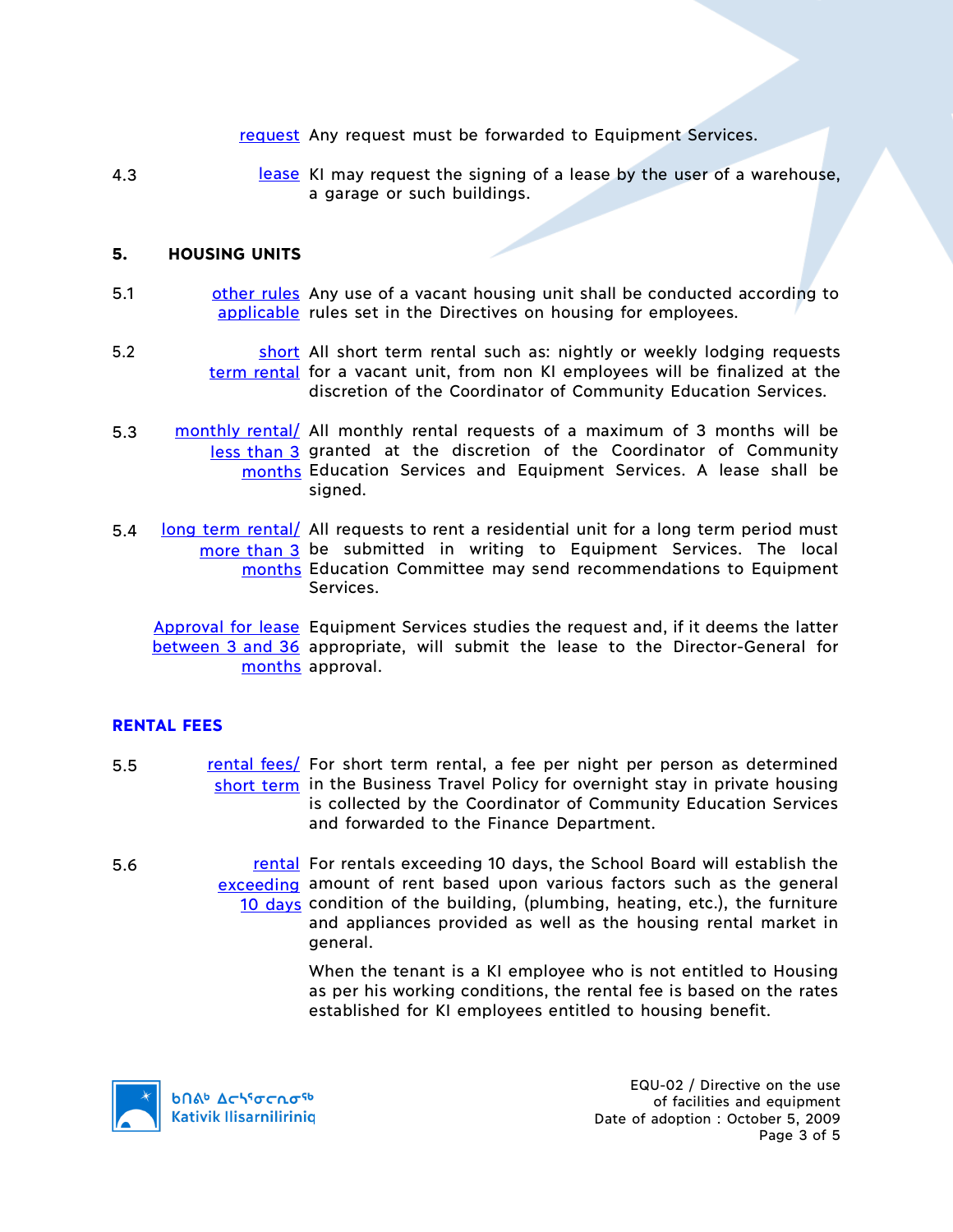When the tenant is an individual and a resident of the community but not a KI employee, the rental fee should be based on the rates as well as the ceiling amounts established by Revenue Canada on housing for prescribed zones without a developed rental market. These amounts are increased on a yearly basis.

5.7 first month The first month rent must be collected at the beginning of the lease.

| <b>Procedure</b> |                                                                         |  |
|------------------|-------------------------------------------------------------------------|--|
| 5A)              | inspection The Coordinator of Community Education Services must fill in |  |
|                  | report the inspection report form prior to the individual moving in     |  |
|                  | and before the individual moves out.                                    |  |

### **6. OTHER EQUIPMENT**

- 6.1 **recreational** The Coordinator of Community Education Services may authorize equipment the use or rent of the recreational school equipment provided that proper supervision is ensured during the activity.
- 6.2 fees The Coordinator of Community Education Services should consult with Equipment services to set a proper fee covering the expenses, if any.

### **7. DAMAGES AND NON-COMPLIANCE**

- 7.1 **abuse or In cases of abuse or non-compliance with Board regulations, the** non-compliance Coordinator of Community Education Services may cancel the use of the facilities.
- 7.2 **damage to Breakage or damage to the building or equipment must be** school reported to the Coordinator of Community Education Services and property the assessed damages shall be paid by the users.
- 7.3 **damage Equipment Services may be consulted by the Coordinator of** assessment Community Education Services to provide assistance in assessing the damages.